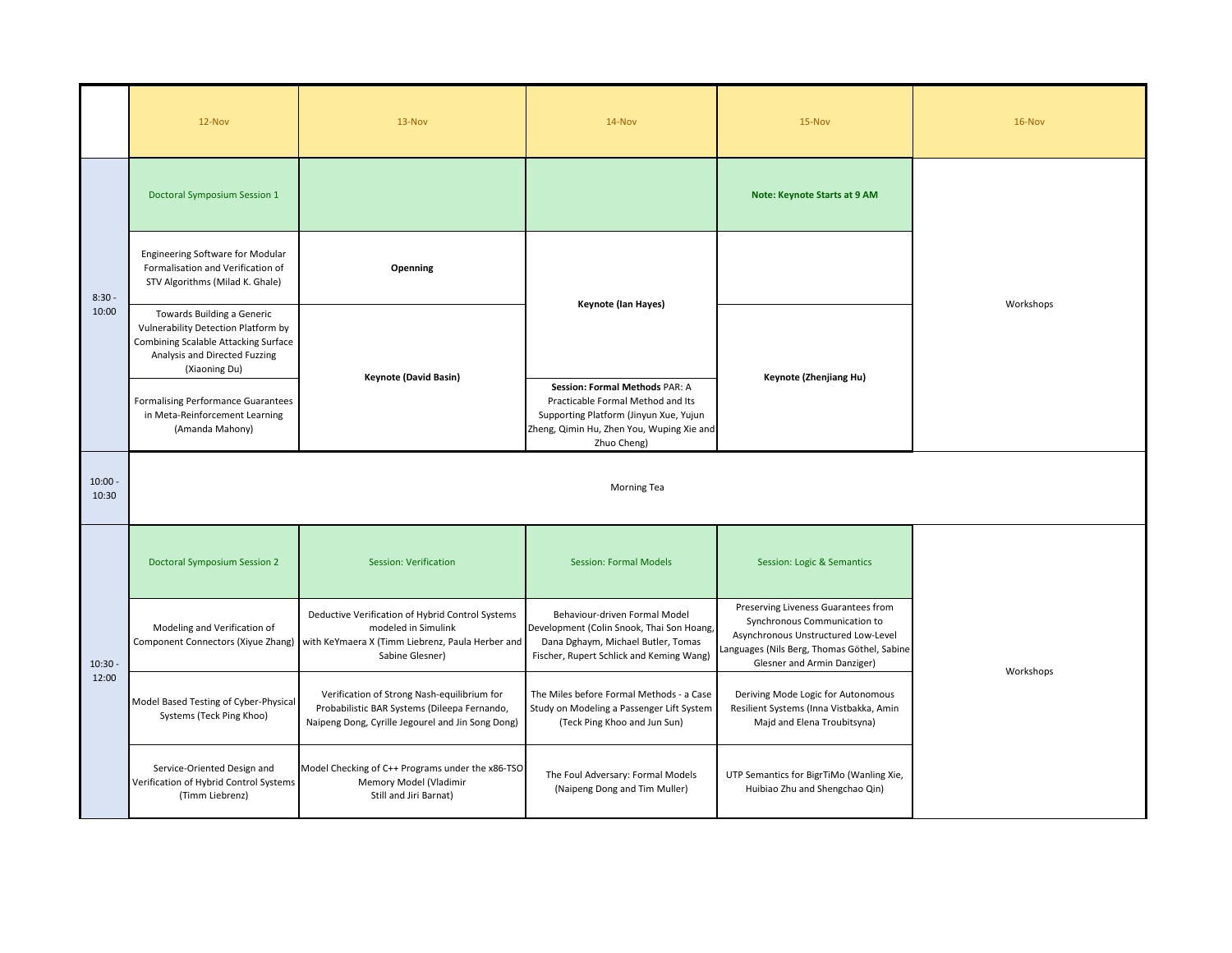| $12:00 -$<br>13:30 | Lunch                                                                                                                  |                                                                                                                                                                                                      |                                                                                                                                      |                                                                                                                                               |           |  |  |
|--------------------|------------------------------------------------------------------------------------------------------------------------|------------------------------------------------------------------------------------------------------------------------------------------------------------------------------------------------------|--------------------------------------------------------------------------------------------------------------------------------------|-----------------------------------------------------------------------------------------------------------------------------------------------|-----------|--|--|
| $13:30 -$<br>15:00 | <b>Doctoral Symposium Session 3</b>                                                                                    | Session: Theorem Proving                                                                                                                                                                             | <b>Special Session 1:</b>                                                                                                            | <b>Special Session 2</b>                                                                                                                      | Workshops |  |  |
|                    | Developing Reliable Component-based<br>Softwares in Mediator (Yi Li)                                                   | A Framework for Interactive Verification of<br>Architectural Design Patterns in Isabelle/HOL (Diego<br>Marmsoler)                                                                                    | Scaling up Formal Engineering (Jim<br>McCarthy, Brendan Mahony and Kylie<br>Williams)                                                | Machine Learning Approach to Automated<br>Design Model Repair (Jing Sun)                                                                      |           |  |  |
|                    | Model Checking Nash-Equilibrium -<br>Automatic Robustness Verification<br>of Distributed Systems (Dileepa<br>Fernando) | Formalization of Symplectic Geometry in HOL-Light<br>(Guohui Wang, Yong Guan, Zhiping Shi, Qianying<br>Zhang, Xiaojuan Li and Yongdong Li)                                                           | Security Analysis in the Real World (Cristina<br>Cifuentes)                                                                          | Heuristic Search Planning and Policy<br>Synthesis with Multi-Objective Probabilistic<br>LTL Constraints (Sylvie Thiebaux)                     |           |  |  |
|                    | Analyzing Security and Privacy in<br>Design and Implementation of Web<br>Authentication Protocols (Kailong<br>Wang)    | Using Theorem Provers to Increase the Precision of<br>Dependence Analysis for Information Flow Control<br>(Bernhard Beckert, Simon Bischof, Mihai Herda,<br>Michael Kirsten and Marko Kleine Büning) | Towards Trustworthy AI for Autonomous<br>Systems (Hadrien Bride, Jin Song Dong, Zhe<br>Hou, Brendan Mahony and Martin<br>Oxenham)    | Towards Dependable and Explainable<br>Machine Learning Using Automated<br>Reasoning (Hadrien Bride, Jie Dong, Jin Song<br>Dong and Zhe Hou)   |           |  |  |
| $15:00 -$<br>15:30 | Afternoon Tea                                                                                                          |                                                                                                                                                                                                      |                                                                                                                                      |                                                                                                                                               |           |  |  |
| $15:30 -$<br>17:00 | Doctoral Symposium Session 4                                                                                           | Session: Network Systems                                                                                                                                                                             | Session: Type Theory                                                                                                                 | Session: Refinement & Transition Systems                                                                                                      | Workshops |  |  |
|                    | Combining Deep Learning and<br>Probabilistic Model Checking in Sports<br>Analytics (Kan Jiang)                         | Modeling and Verifying NDN Access Control Using<br>CSP (Yuan Fei and Huibiao Zhu)                                                                                                                    | <b>Strongly Typed Numerical Computations</b><br>(Matthieu Martel)                                                                    | Analysis on Strategies of Superposition<br>Refinement of Event-B Specifications<br>(Tsutomu Kobayashi and Fuyuki Ishikawa)                    |           |  |  |
|                    | Security Analysis of Smart Home<br>Implementations (Kulani Mahadewa)                                                   | The Power of Synchronisation: Formal Analysis of<br>Power Consumption in Networks of Pulse-Coupled<br>Oscillators (Paul Gainer, Sven Linker, Clare Dixon,<br>Ullrich Hustadt and Michael Fisher)     | Type Capabilities for Object-Oriented<br>Programming Languages (Xi Wu, Yi Lu,<br>Patrick Meiring, Ian Hayes and Larissa<br>Meinicke) | Formalising Extended Finite State Machine<br>Transition Merging (Michael Foster, Ramsay<br>Taylor, Achim Brucker and John Derrick)            |           |  |  |
|                    | Principled Greybox Fuzzing (Yuekang<br>Li)                                                                             | CDGDroid: Android Malware Detection Based on<br>Deep Learning using CFG and DFG (Zhiwu Xu,<br>Kerong Ren, Shengchao Qin and Florin Craciun)                                                          | Capabilities: Effects for Free (Aaron Craig,<br>Alex Potanin, Lindsay Groves and Jonathan<br>Aldrich)                                | Checking Activity Transition Systems with<br><b>Back Transitions against</b><br>Assertions (Cunjing Ge, Jiwei Yan, Jun Yan<br>and Jian Zhang) |           |  |  |